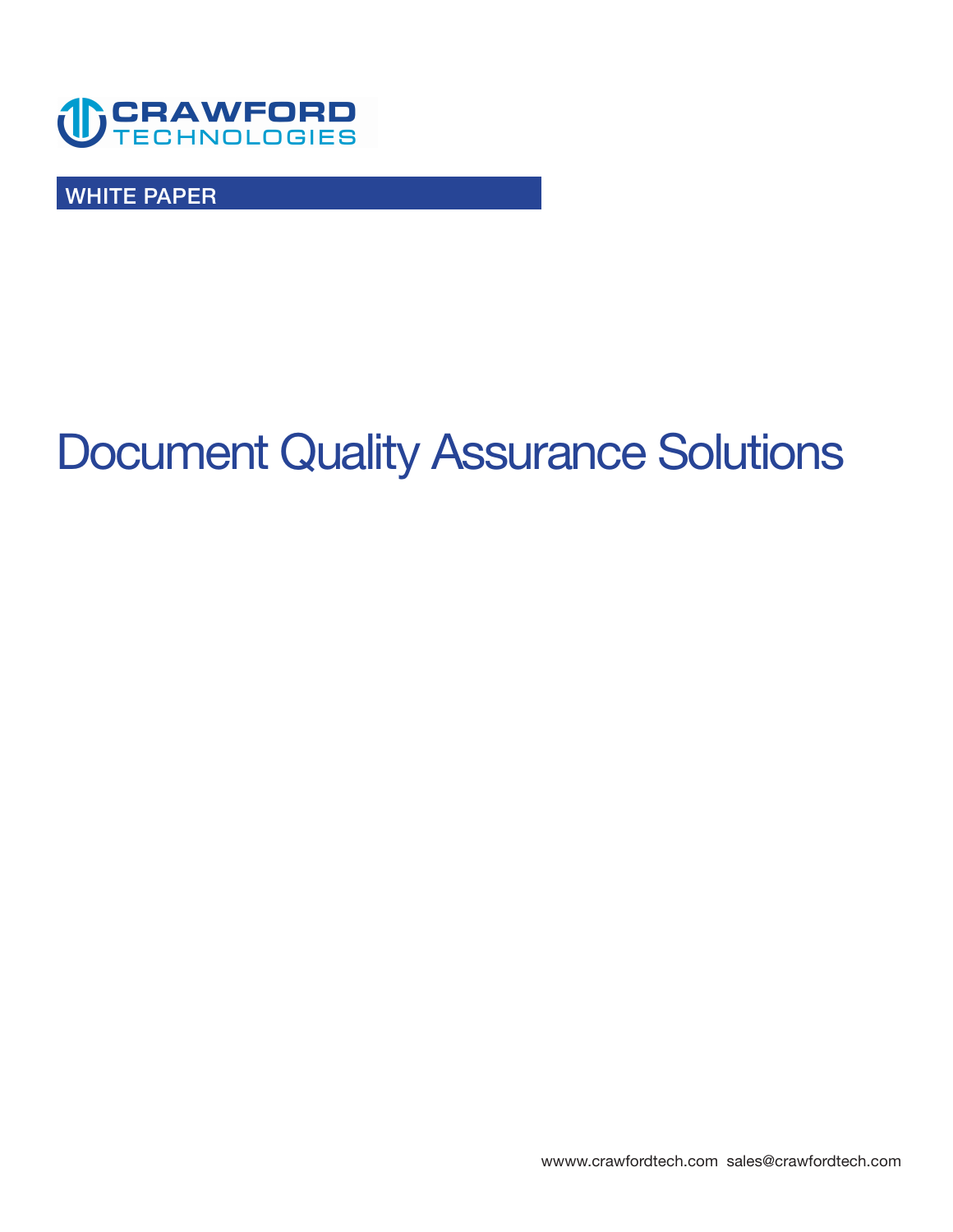### **Introduction**

**For most organizations, quality has become a "number one" priority. The high costs of errors and the recovery from them is driving management teams to focus on achieving flawless results, especially in the documents that send daily to millions of customers. However, to keep up with evolving customer expectations, regulatory changes and competitive pressures, organizations are forced to make significant changes rapidly.** 

**Today, even conservative organizations such as large banks and insurers are migrating mission critical applications to cloud based platforms to leverage their faster deployment capabilities and ensure they can respond to customers immediately. The down side of this high velocity of change is that, indeed, changes happen extremely quickly, often on very tight schedules controlled by the hosting organizations.** 

**In order to bridge this gap, an ultra-efficient quality assurance process is needed and radical changes must be adopted for quality assurance of cloud-based applications. Fully automated testing that streamlines testing processes and identifies problem areas very quickly are required in order to contend with shorter release cycles. Naturally, as these applications being tested reside in the cloud, it makes sense to have a cloud based QA process in place.** 

#### **Challenges in Achieving Automated Quality Assurance for Customer Communications**

**Organizations are increasingly challenged in achieving flawless automated quality assurance testing for Customer Communications Management (CCM) software. Consider the processes and toolsets that are required:** 

- A test environment must be created for each platform that is used to create **output files. If you use multiple document composition software packages and post-composition tools, you'll need to do this for each one.**
- Test suites must be created and the tests must thoroughly cover all conditions **that might be encountered in your CCM production deployments.**
- Once created, your test suites and individual cases must be run, and the results **reviewed and assessed. Each time a change is made to your software, templates, configurations and computing environment, these processes much be completed.**
- There are utilities for comparing print streams, but you will need to **create, modify and maintain scripts to do the testing**
- If there are discrepancies or differences, you must determine the cause and **the possible fixes – whether it's a change to a script or configuration file, a program change, or a problem that involves another vendor.**
- And then of course, once the test case or issue is fixed, **you need to repeat the entire cycle again.**

**It is a challenge to manage all of the testing required for document creation tools. And as more and more projects move to Agile and cloud methodologies, these challenges grow exponentially. Unfortunately most organizations cut some corners to simplify their QA implementation, and that usually leads to problems.**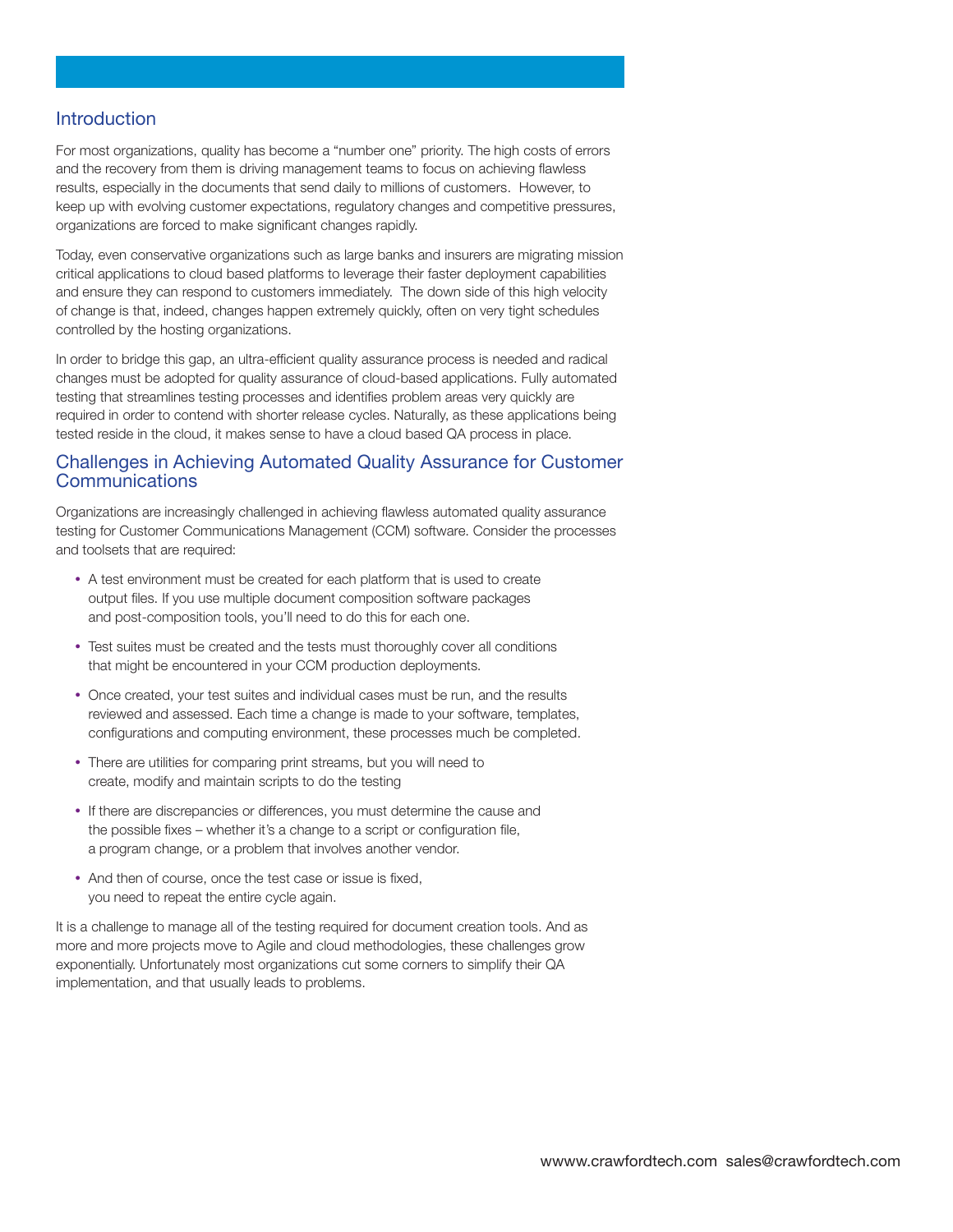# **Why is QA of transactional document software so complex?**

**Performing Quality Assurance in a high volume transactional document environment is inherently complex. Beyond the obvious challenges in dealing with millions of documents containing highly variable information, you must also deal with a multi-dimensional matrix of:** 

- Tools that need testing
- Outputs from those tools
- Platforms that the tools run on
- Fixes that are applied to the Tools
- **Results of the tests (Error Return codes, file comparisons, and performance tracking).**

**Building test environments can be a very complicated process, with multiple interdependencies, including the type of software being tested, the desired testing methodology, the people responsible for maintenance of testing environments, and many additional factors.** 

**Significant infrastructure resources must be committed to support an effective Quality Assurance program for CCM operations. In addition to testing servers for each platform, storage, software, automation systems, as well as trained, qualified people are required. All must be maintained and revision levels must be kept current. Investment in the computing resources that are dedicated to this function may go unused for months depending on testing schedules, and many organizations are reluctant to fully fund dedicated Quality Assurance operations due to their concerns regarding underutilization of assets and rapid obsolescence.** 

**In some organizations, QA operations may happen sporadically, such as when document** 

**application templates are modified or when a new version of one of their tools is available and needs to be tested. Others create a periodic QA regimen that may happen daily, weekly, several times a year, or maybe only once a year. Unless trained, dedicated QA staff regularly utilize their QA environment, often they cannot remember what they did or the procedures they followed the last time they conducted testing, and there are challenges related to re-learning basic operations each time a particular tool/application needs testing.** 



#### **Your customers' Personal**

**Sensitive Information is often incorporated into QA testing, raising many issues related to**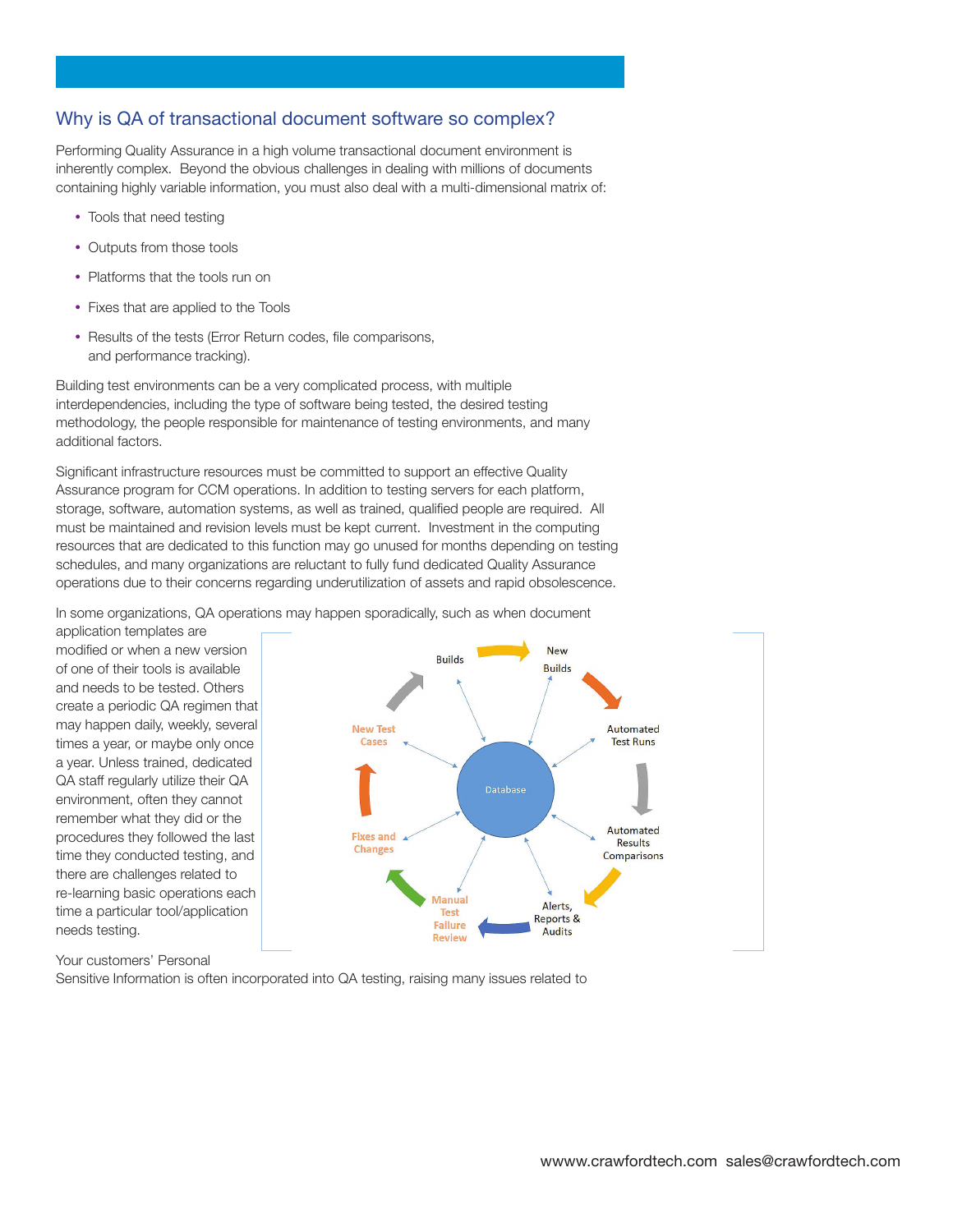**secure handling and unauthorized access. Your test systems should be protected in a PCI-DSS or HIPAA compliant environment, or even better, personal sensitive information should be redacted. Redacted test files are ideal to utilize internally or to send to a vendor to use in testing. Adding on premises redaction capability to clean your files of personal sensitive information before they are used in QA is a best practice that should be considered.** 

**Effective automated Quality Assurance testing depends on the quality and validity of the tests that are executed. Improperly built test cases can cause myriad problems that spawn lessthan- ideal outcomes. For example, if a test case puts the program being tested into a loop, it can run endlessly until someone notices that it has never completed. In a serially organized testing system, the loop will cause all succeeding tests to not be executed. This scenario will typically causes major delays in downstream project schedules due to missed testing deadlines.** 

**These challenges add up to a major headache for most organizations, resulting in serious issues:** 

- Application errors are missed in QA, causing failures with **customer communications in production**
- New releases encounter significant delays, slowing **organizations' abilities to meet market needs**
- **Excessive resources are involved in the QA testing process, often pulled in from other groups in the organizations**
- **Fines and penalties may be assessed for missing SLAs or for violating regulatory requirements**

**In order to mitigate the aforementioned issues, some organizations often run multiple versions of software, risking problems with future CCM software upgrades. In fact, we have witnessed some organizations running multiple versions of the same software due to their inability to do proper regression testing.** 

# **Moving QA into the Cloud**

**With organizations being geographically dispersed and production output operations being shared across different departments and external vendors alike (and with much QA work being outsourced), it makes sense to take advantage of cloud technology so that workers can fully contribute, regardless of where they reside physically or virtually.** 

**All industries need effective Quality Assurance programs for their customer facing document workflows and high volume document production applications, especially in highly regulated markets including Financial Services, Insurance, Healthcare, Telecommunications, Utilities, Government, Education, Retail, Transportation and Manufacturing** 

**As organizations in all segments are moving many mission critical functions to cloud-based platforms, a complete rethinking of how to best accomplish QA processes is required.**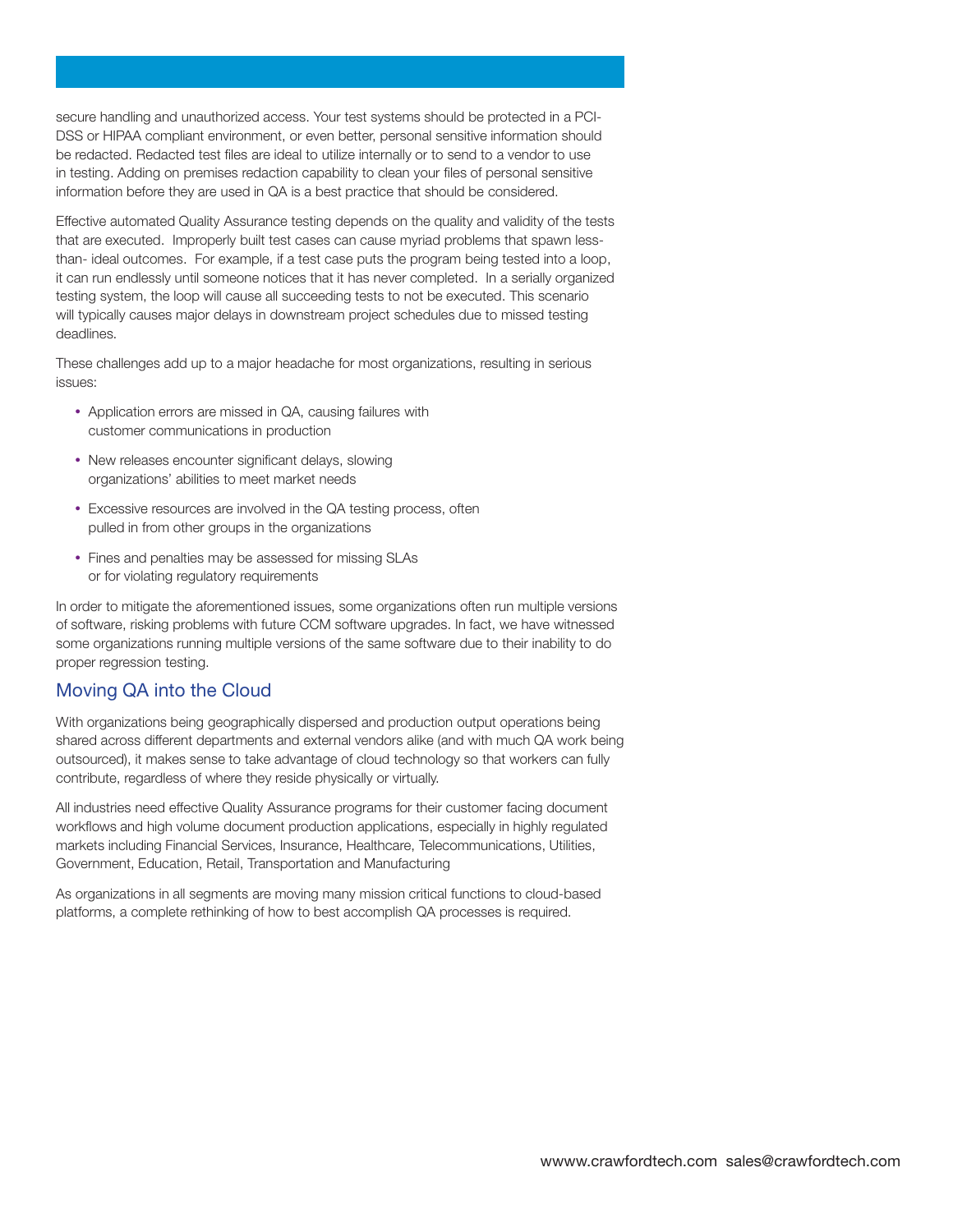# **CrawfordTech's QA in the Cloud**

**Over the past 20 years Crawford Technologies has built a very sophisticated Quality Assurance system that we use for regression testing of our own suite of document management software. The comprehensive environment includes a fully automated testing framework, a database managed testing facility and a web browser-based dashboard for managing the testing process. CrawfordTech has also built a high security data center with PCI-DSS, HIPAA and SOC2 certifications to host this facility. It works equally well for testing on-premises software as it does for cloud applications.** 

**QA in the Cloud is CrawfordTech's secure cloud-hosted QA service which provides users with all the tools needed to fully automate document-related Quality Assurance testing processes. Users can load their own test cases and software -- including software from other vendors -- onto the system. Benchmark files will then be uploaded (or created) and verified. When you** 



**have a new release of software, you can simply load it up and schedule test runs. You do the same thing with configuration files or template changes.** 

**CrawfordTech QA in the Cloud provides emailed reports as well as a browser-based dashboard for monitoring and viewing the results. Both enable visibility at a glance into the impact of any changes that have been made, and point you to only the areas that require you attention. You will then be able to quickly and easily assess whether you can put a new release or version into production, or whether changes will be necessary.** 

**With organizations now spreading out geographically, and a great deal of QA work being outsourced, it makes sense to take advantage of cloud technology so that workers can fully contribute, regardless of where they reside. Organizations in all segments are moving many mission critical functions to cloud-based platforms, requiring a complete rethinking of QA processes. QA in the Cloud is the logical choice to address today's and tomorrow's quality assurance needs.**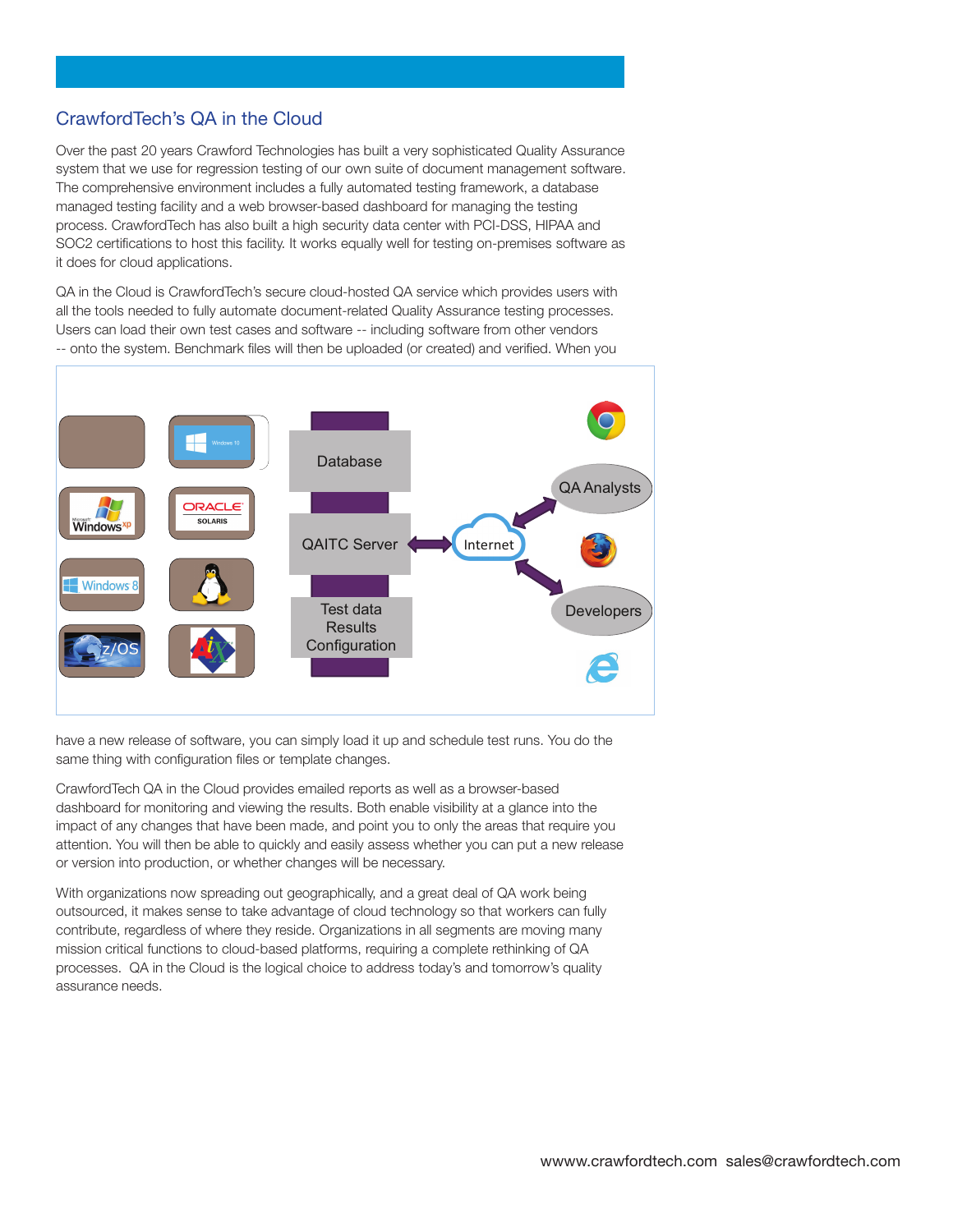# **Getting Started with QA in the Cloud**

**QA in the Cloud is a turn-key solution. Crawford Technologies sets up your desired QA environment and supports as many applications that you need to test. CrawfordTech QA experts build and automate your initial set of test cases. After training, your QA staff will be able to easily create and load additional test cases and software, including software from other vendors, onto the system. Benchmark files will be uploaded or created and verified. When you have a change to test, you simply load the new test case and the automated test runs will take over. QA in the Cloud will automatically generate and email reports to you, and your QA staff will use a browser based dashboard – available from any physical location – to monitor and view testing results. The service can also be utilized by your development team to verify their fixes before committing them, and test runs can be easily scheduled any time your staff needs to do so.** 

## **Why QA in the Cloud?**

**QA in the Cloud is the logical choice to address today's and tomorrow's rapidly evolving quality assurance needs. QA in the Cloud can be instrumental in helping organizations achieve their quality and efficiency goals. Typical QA in the Cloud use cases include:** 

- Regression testing new CCM software releases and patches
- Regression testing application design and setup changes for CCM components
- Regression testing application program changes
- Testing migrations from one system to another
- Verification of outsourcing/insourcing results
- User Acceptance Testing (UAT)
- Rate table change testing
- Initial application testing

### **QA in the Cloud Benefits**

**For organizations that want the best in quality control for their CCM solutions and components — eliminating errors in customer communications and streamlining change management processes — QA in the Cloud provides a no-compromise comprehensive solution that can be deployed quickly without the investment, hassles, and ongoing costs related to in-house QA operations. QA in the Cloud enables organizations to** 

- **Reduce errors through improved quality control**
- Avoid errors causing unforeseen and costly consequences
- **Mitigate regulatory non-compliance risks**
- **Experience faster time-to-market by leveraging quicker release schedules**
- **Maintain more reliable release cycles can be maintained**
- **Better utilize quality assurance staff**